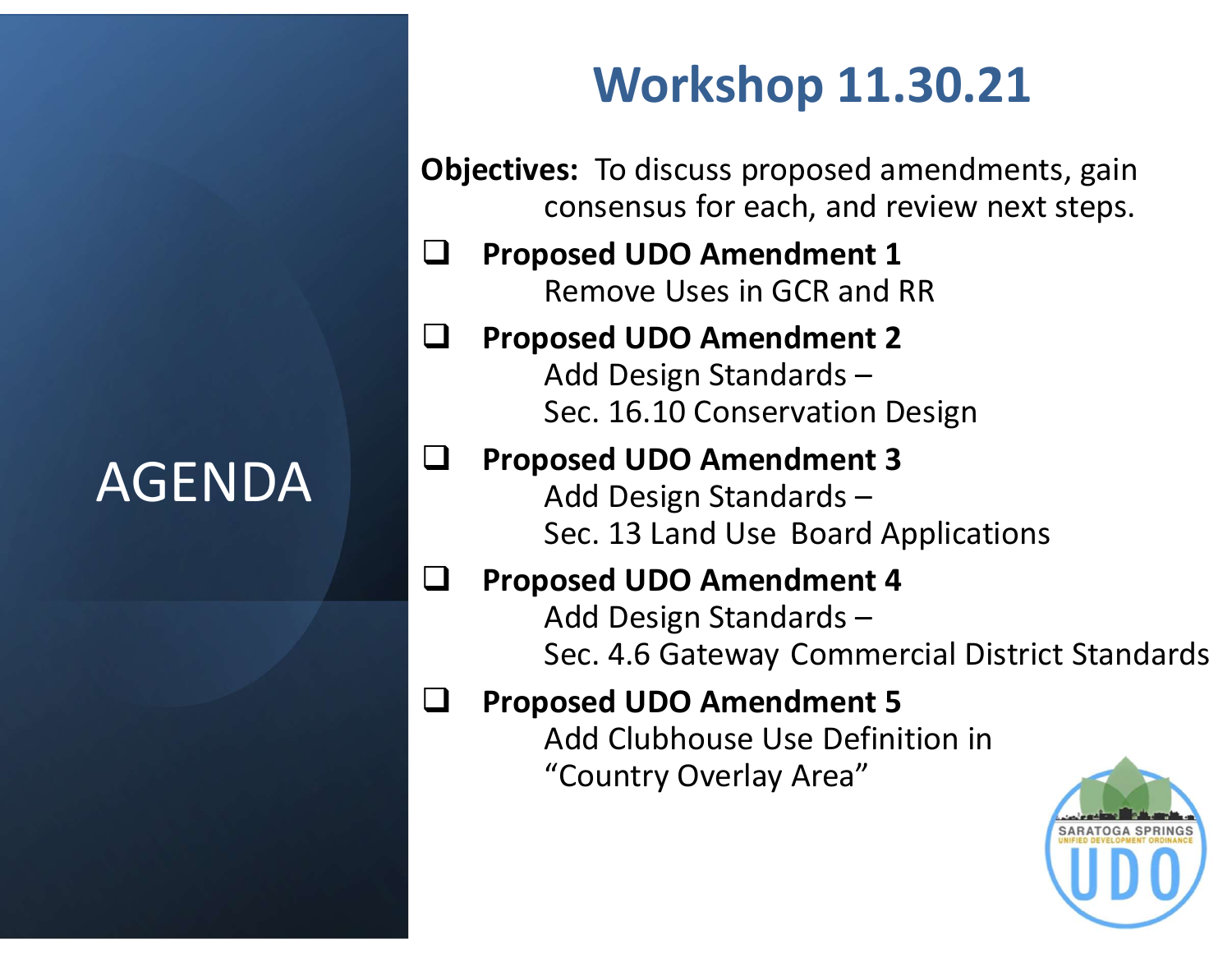### Remove Uses in GCR

- **Q** New/Revised:
	- Campground (S), Community Center (P), Dwelling: Townhouse (S), Multi-family Res-only Structure (S), Educational Facility: Vocational (P), Passenger Terminal (S)
- $\Box$  Existing: (\*may not be allowed in all TRB, HGB, OMB-1/2)
	- **Nulti-family Dwellings: Above-Ground (P),** Eating + Drinking >40 seats (P), Hotel >20 guestrooms (P), Medical/Dental Office (P), Office (P)

### Remove Uses in RR

- $\Box$  New: Educational Facility: Primary + Secondary (S)
- Existing: Country Club (S) and the contract of the contract of the contract of the contract of the contract of the contract of the contract of the contract of the contract of the contract of the contract of the contract of

P = Permitted Use S = Special Use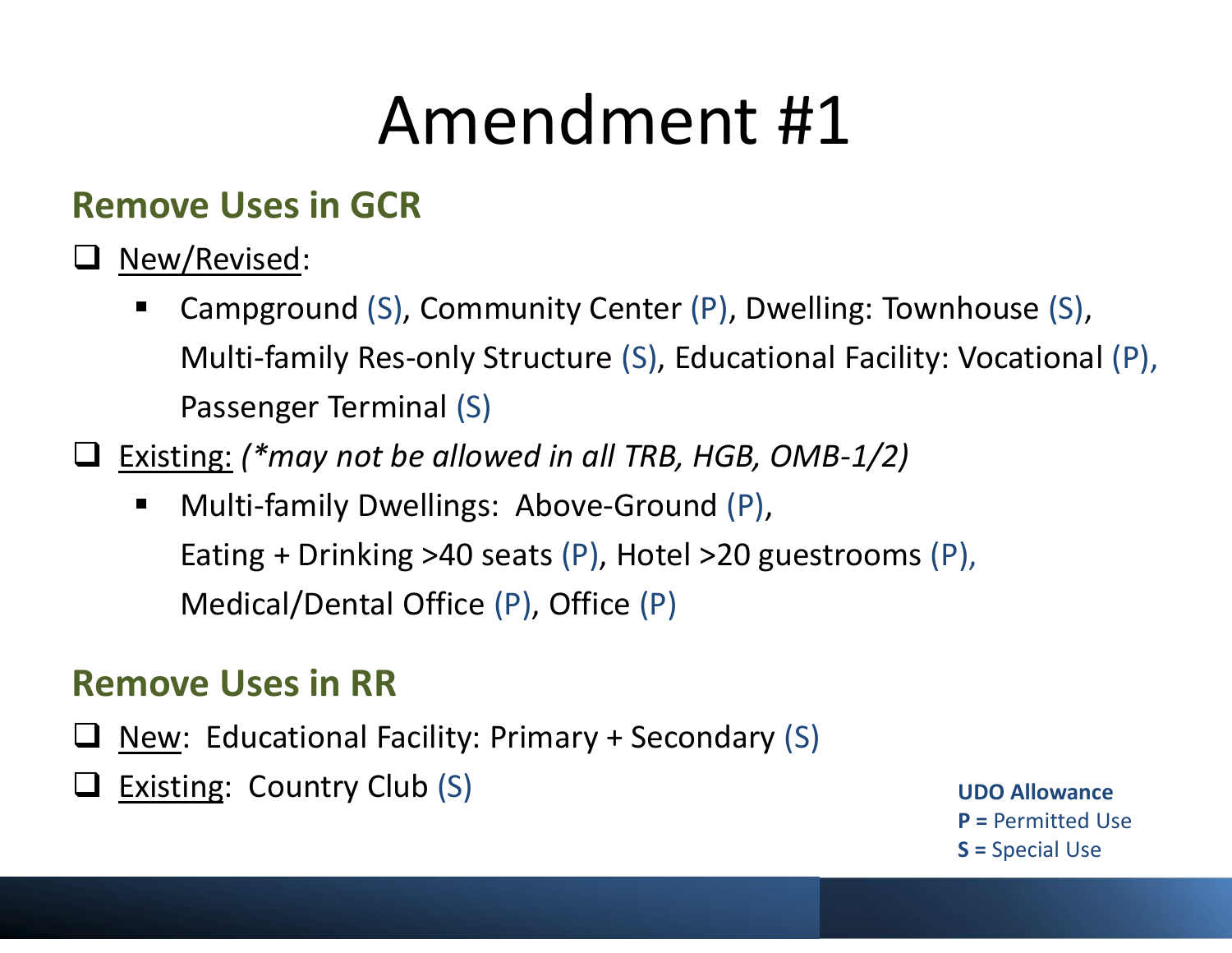### Section 16.10 Conservation Subdivision Design Standards

- $\Box$  Restrict exemptions allowed by PB and DRB:
	- "A. These design standards may be exempt with a written decision by the Design Review Board or Planning Board as follows:
	- 1. The uses in the structure are unique and preclude meeting the rural character objectives of the ordinance; or
	- 2. The lot configuration is unique and precludes meeting the rural character objectives of the ordinance; or
	- 3. That there are extraordinary circumstances unique to the parcel that demonstrates that the design standards cannot meet the rural character objectives of the ordinance."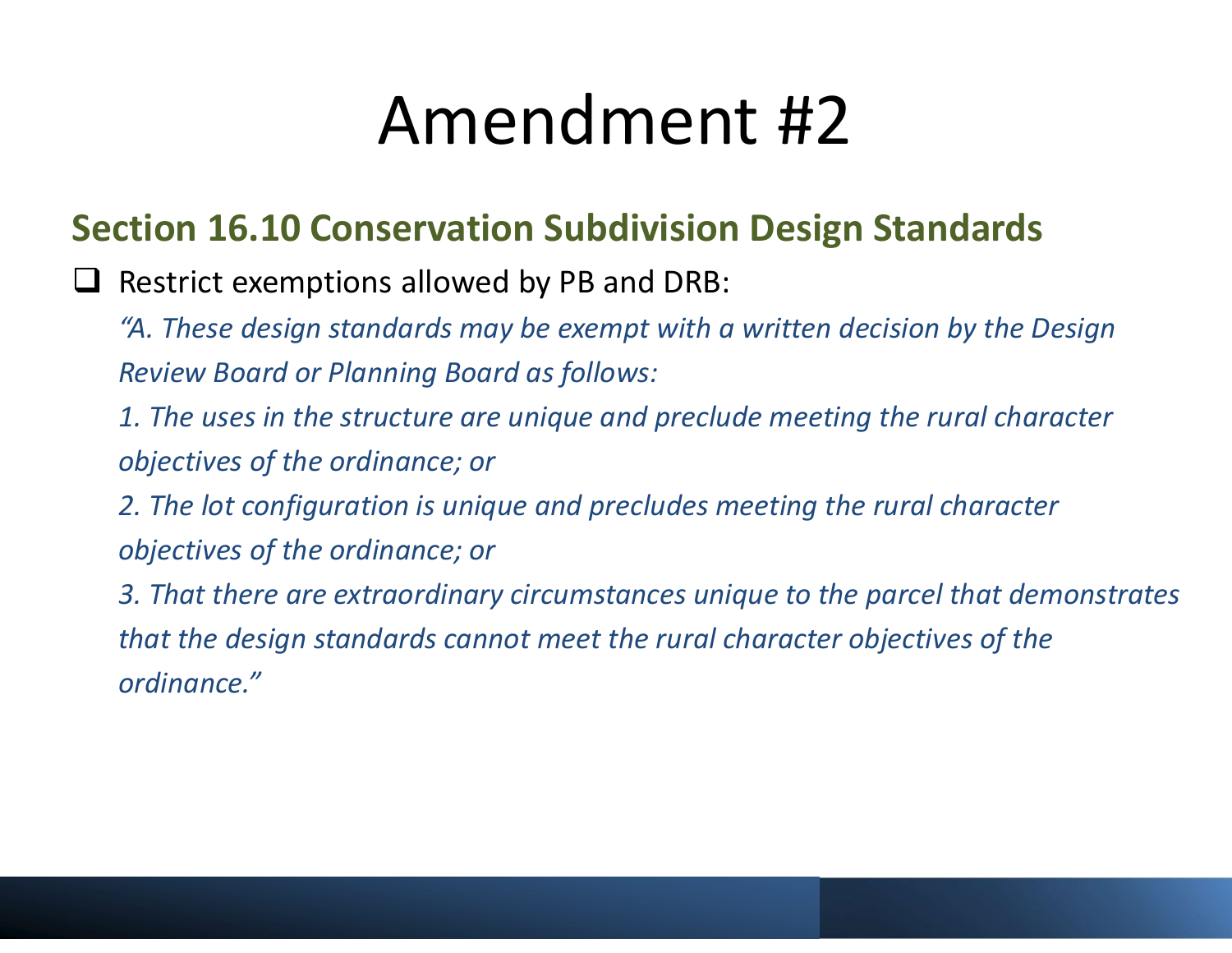### Section 16.10 Design Standards

 $\Box$  Add language to Landform:

"4. New developments should not erase landforms that are indigenous to the area. Instead, solutions should reflect and reinforce the area's own topographic features."

#### $\Box$  Add language to Structures:

"5. Group building envelopes in clusters or tuck them behind tree lines or knolls rather than spreading them out across the landscape in a "sprawl" pattern."

 $\Box$  Add illustrations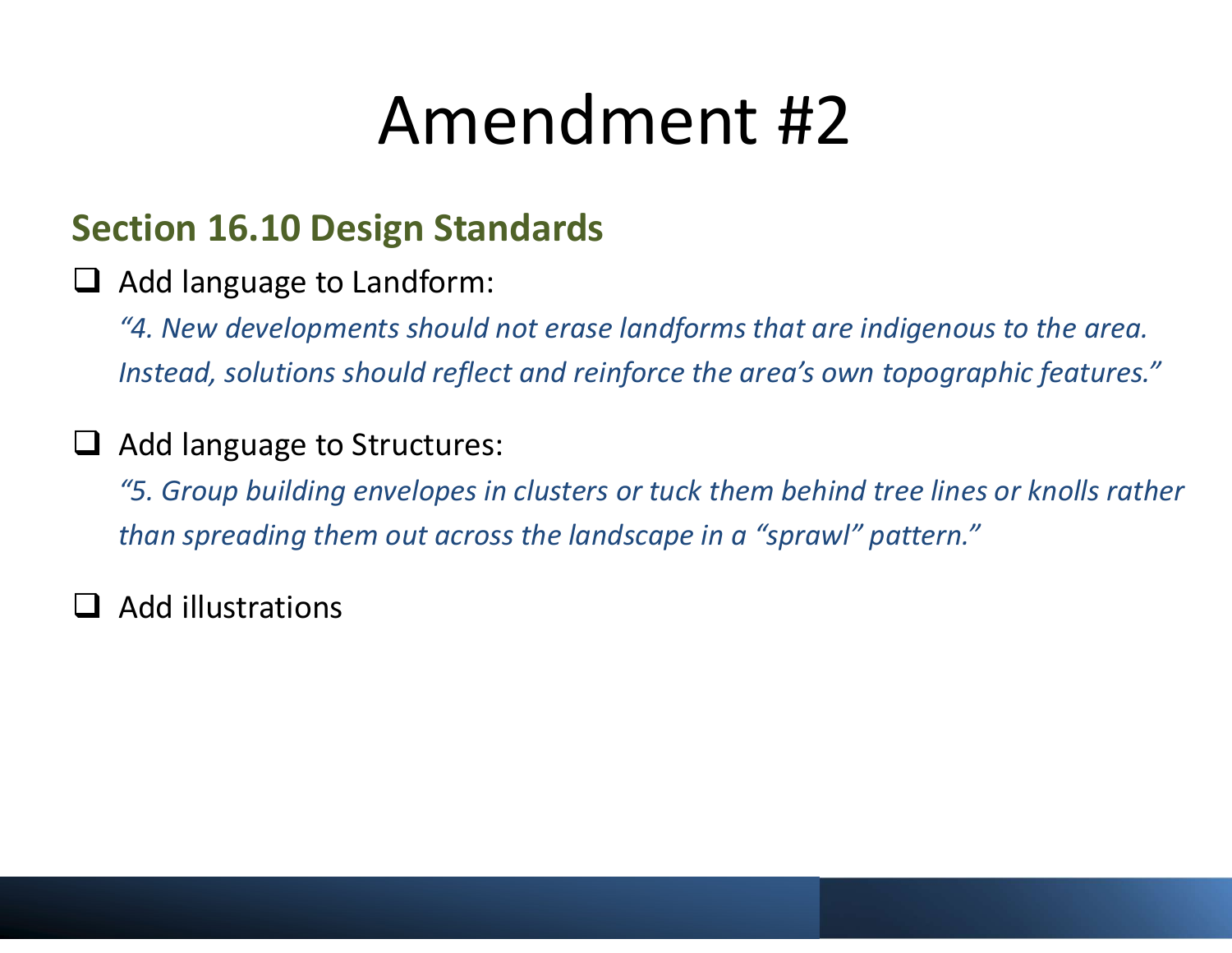### Section 13 Land Use Board Applications

□ Expand Design Review Board's scope of review:

"12. Special Rural Character Standards For all Architectural Review Applications within the Rural Residential district, the Design Review Board must consider the applicable design standards set forth in Article 16.10."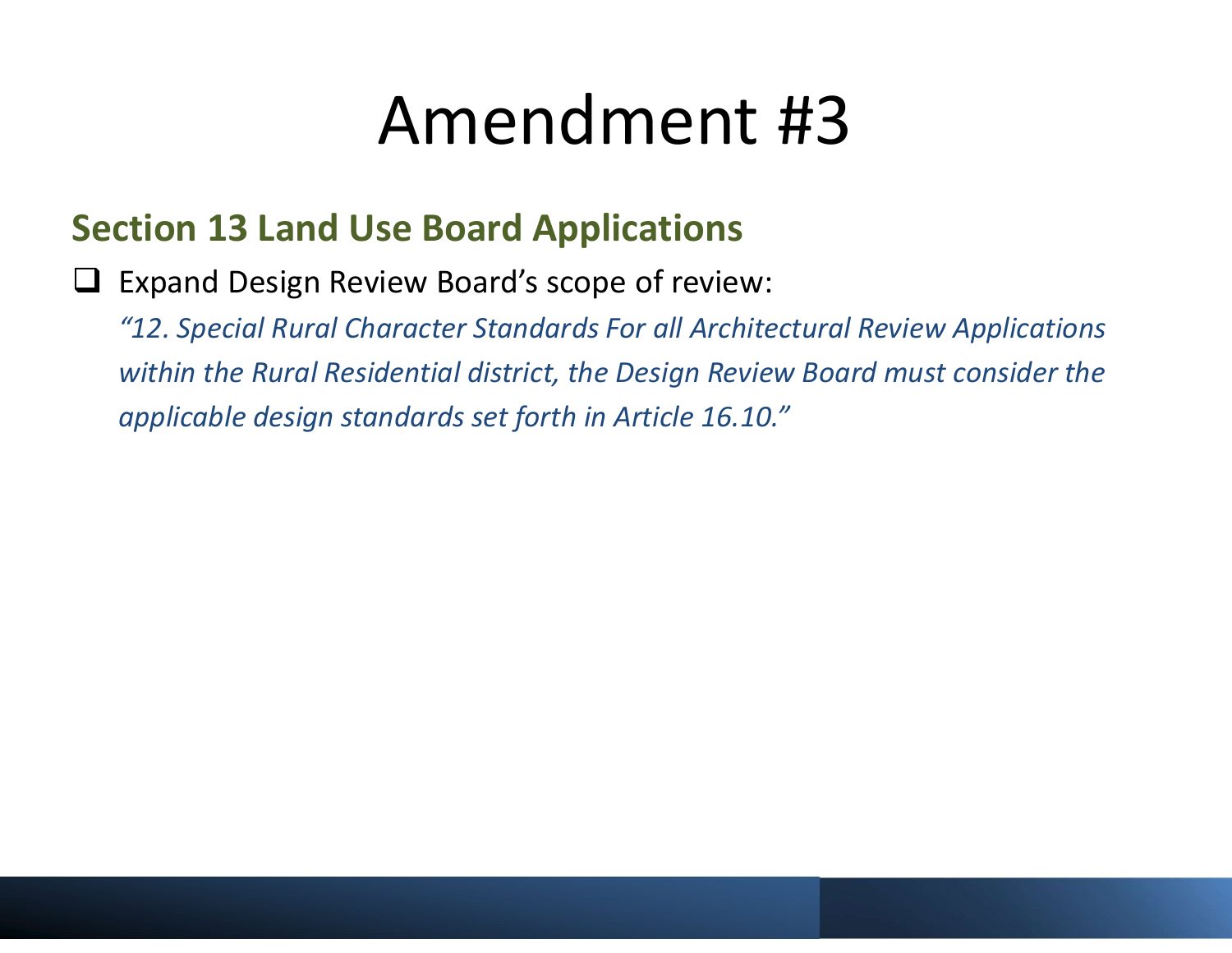### Section 4.6 Gateway Commercial District Standards

- Amendment #4<br>Section 4.6 Gateway Commercial District Standards<br>
a Edit A.3: <u>Require</u> (not exempt) minimum building height for allowed<br>
dwellings. dwellings.
- $\Box$  Edit B.1.b: Restrict exemptions allowed by PB and DRB:

"i. The uses in the structure are unique and preclude meeting the rural character objectives of the ordinance; or

ii. The lot configuration is unique and precludes meeting the rural character objectives of the ordinance; or

iii. That there are extraordinary circumstances unique to the parcel that demonstrates that the design standards cannot meet the rural character objectives of the ordinance."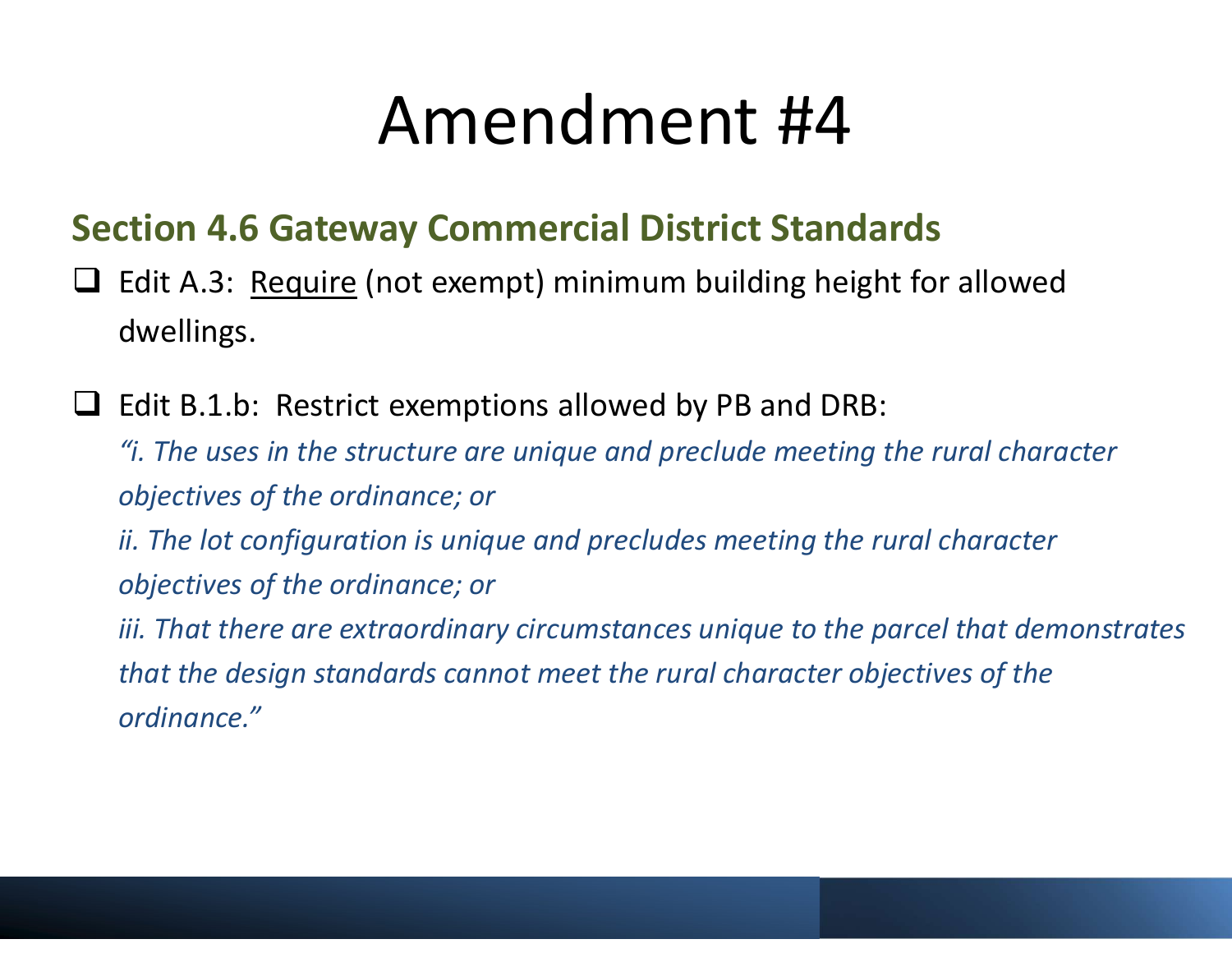### Section 4.6 Gateway Commercial District Standards

#### $\Box$  Add B.1.d: Gateway Design Conceptual Development Plans

"The following concept plans illustrate a long-range build-out scenario incorporating existing and new development. The graphics include existing structures and site elements that do not meet the objectives of this Section. As these properties are redeveloped, the goal is to increase compliance with these objectives to the maximum extent possible. "

#### Add illustrations

#### $\Box$  Add 16A.

"No more than 20% of parking shall be located as convenience parking in front of the front line of buildings and this standard may not be waived. The balance shall be located to the rear or side of the ü building. The area between the street and the parking at the side and front of a building should be landscaped to buffer the visual impacts.